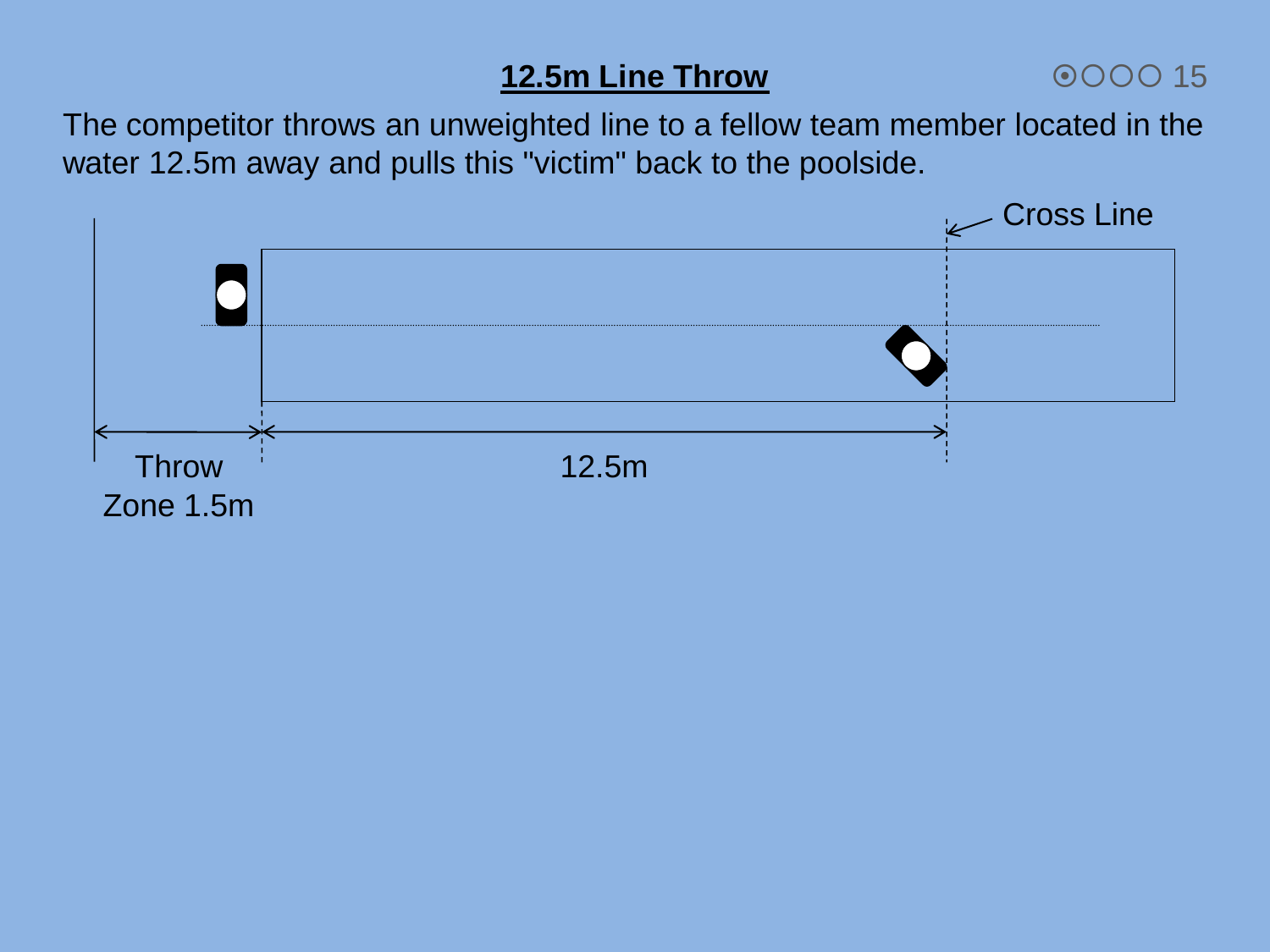## **Line Throw – Basic Technique**

#### Starting Position

The competitor stands motionless on the poolside, facing their casualty, with their legs together and arms by their sides and holding the end of the rope in their right hand. The casualty treads water in the centre of the lane, holding the rigid crossbar.

### Rescuer's Technique

There are many different techniques to coiling the rope – experiment until you find one that works for you. The most reliable technique is underarm coiling...



- 1) Turn sideways so your left shoulder faces the pool.
- 2) Stand with your feet apart to get a stable base.

3) Bend forward slightly and place your right elbow on your right knee. Keep your weight on your back leg.

4) Use your left hand to coil the rope into your right hand. Keep your right hand still and rest the coils on the floor to keep them neat.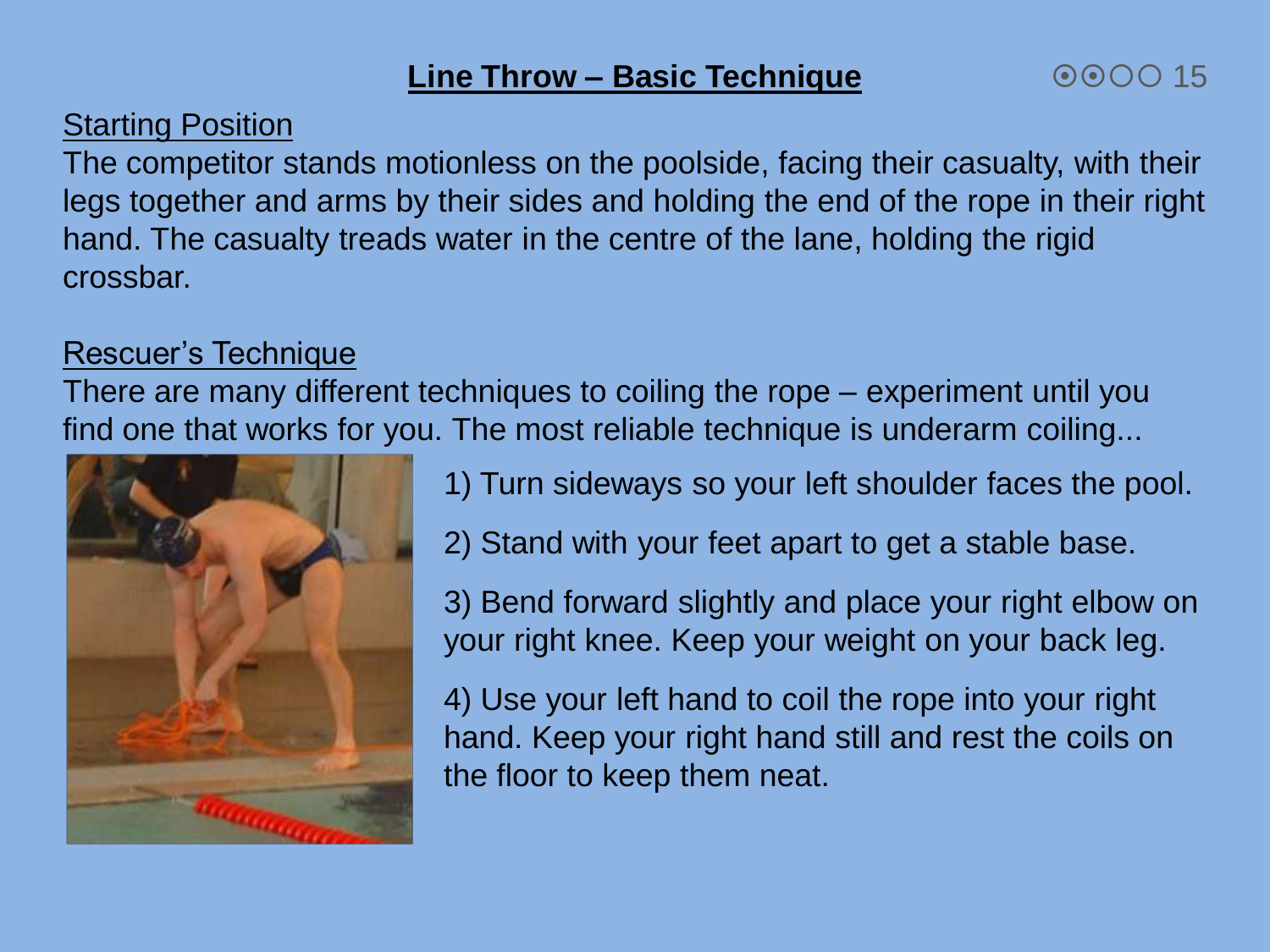### **Line Throw – Basic Technique**

## Rescuer's Technique (Cont'd...)

5) It is not necessary to coil the whole rope! Once you've made 7 or 8 coils, swing the rope backwards once and throw the rope forward at a 45° angle. Let the rope run through your fingers as you throw.

6) If the casualty can't reach your rope don't be too quick to re-throw, sometimes waiting a couple of seconds will allow the rope to drift into the casualty's reach!

7) If the casualty can reach your rope, stand square on to the pool and pull them to safety. Use big armfuls and your powerful leg muscles to assist with the pulling.



 $000015$